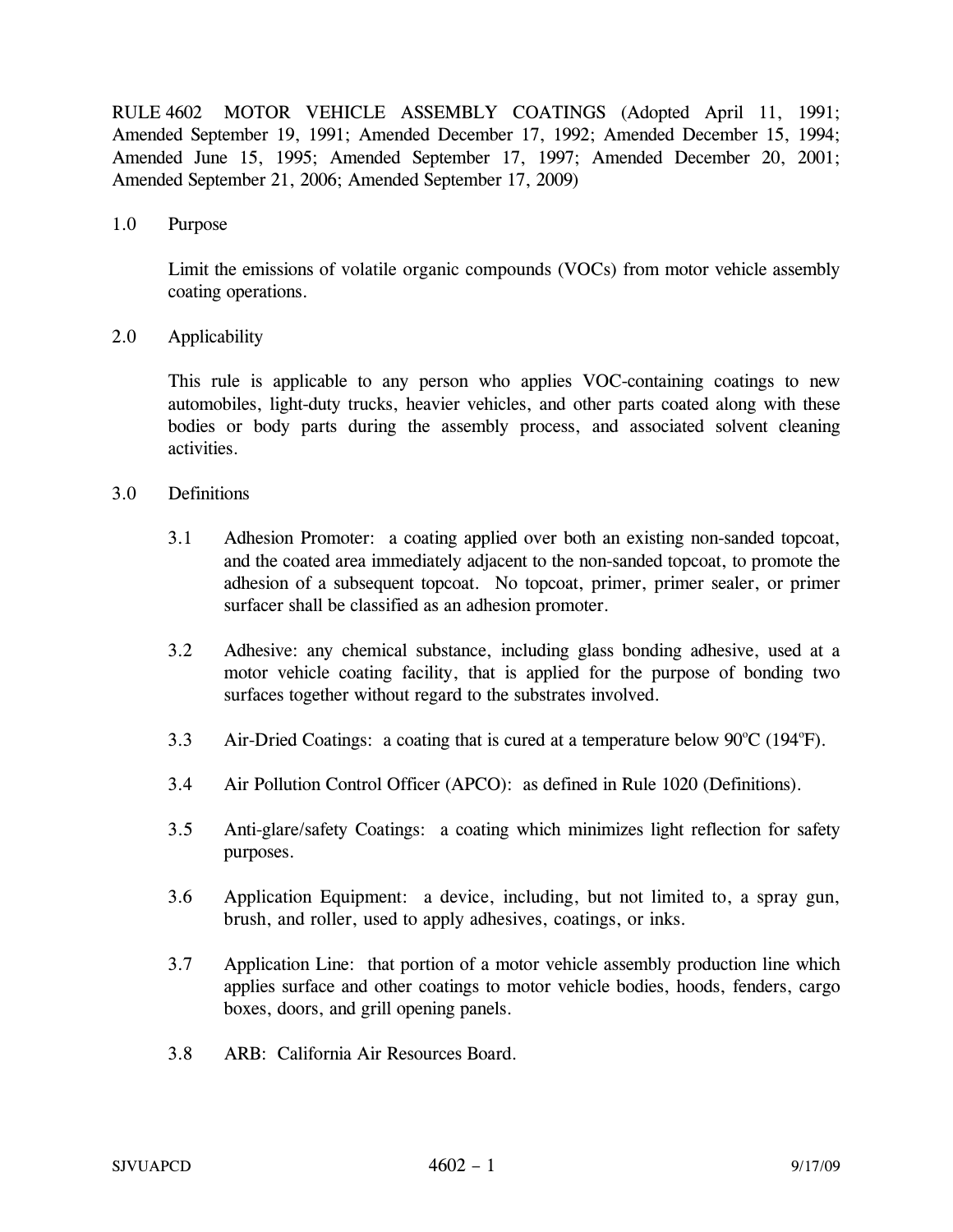- 3.9 Assembly Line: an arrangement of industrial equipment and workers in which the product passes from one specialized operation to another until complete, by either automatic or manual means.
- 3.10 Automobile: a motor vehicle designed to carry up to eight passengers, excluding vans, sport utility vehicles, and motor vehicles designed primarily to transport light loads of property.
- 3.11 Basecoat: a pigmented topcoat which is the first topcoat applied as part of a multistage topcoat system.
- 3.12 Bedliner: a multi-component coating, used at an automobile or light-duty truck assembly coating facility, applied to a cargo bed after the application of topcoat and outside of the topcoat operation to provide additional durability and chip resistance.
- 3.13 Bright Metal Trim Repair Coating: a coating applied directly to chrome-plated metal surfaces for the purpose of appearance.
- 3.14 Brush Coating: the manual application of coatings using brushes or rollers.
- 3.15 Capture Efficiency: the percentage of VOC used, emitted, evolved, or generated by the operation, that are collected and directed to an air pollution control device.
- 3.16 Catalyst: a substance whose presence enhances the reaction between chemical compounds.
- 3.17 Cavity Bedliner: a multi-component coating, used at a motor vehicle assembly coating facility, applied to a cargo bed after the application of a topcoat and outside of the topcoat operation to provide additional durability and chip resistance.
- 3.18 Cavity Wax: a coating, used at a motor vehicle assembly coating facility, applied into the cavities of the vehicle primarily of the purpose of enhancing corrosion protection.
- 3.19 Clearcoat: a topcoat which contains no pigments or only transparent pigments, and which is the final topcoat applied as a part of a multi-stage topcoat system.
- 3.20 Clear Coating: a colorless coating which contains binders, but no pigment, and is formulated to form a transparent film.
- 3.21 Coating: a material applied onto or impregnated into a substrate for protective, decorative, or functional purposes.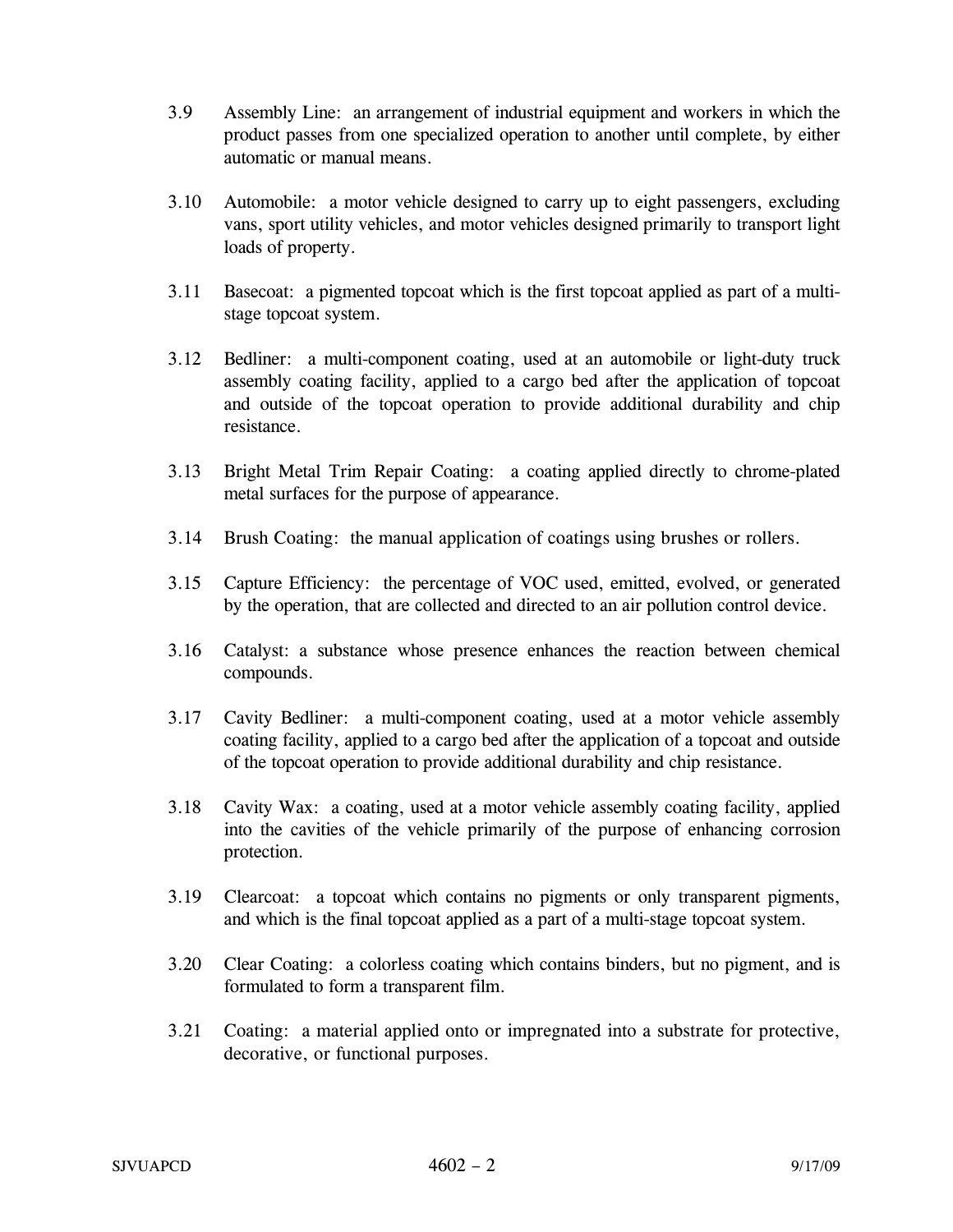3.22 Composite Vapor Pressure: the sum of the partial pressure of each pure volatile organic compound in a blended solvent. VOC composite partial pressure is calculated as follows:

$$
PP_{c} = \frac{\sum_{i=1}^{n} (Wi) (VPi) / MWi}{\frac{Ww}{MWw} + \sum_{e=1}^{n} \frac{We}{MWe} + \sum_{i=1}^{n} \frac{Wi}{MWi}}
$$

Where:

| $\mathrm{W}_{\mathrm{i}}$ |     | Weight of the "i"th VOC compound, in grams                     |
|---------------------------|-----|----------------------------------------------------------------|
| $W_{w}$                   | $=$ | Weight of water, in grams                                      |
| $\rm{W}_{\rm{e}}$         | $=$ | Weight of the "e"th exempt compound, in grams                  |
| $MW_{e}$                  | $=$ | Molecular weight of the "e"th exempt VOC compound, in          |
|                           |     | grams per gram-mole                                            |
| $MW_i$                    |     | Molecular weight of the "i"th VOC compound, in grams           |
|                           |     | per gram-mole                                                  |
| $MW_{w}$                  |     | Molecular weight of water, in grams per gram-mole              |
| $Pp_c$                    | $=$ | VOC composite vapor pressure at $20^{\circ}$ C, in mm Hg       |
| VP <sub>i</sub>           | $=$ | Vapor pressure of the "i"th VOC compound at $20^{\circ}$ C, in |
|                           |     | $mm$ Hg                                                        |
|                           |     |                                                                |

- 3.23 Continuous Coating: an enclosed coating system where spray nozzles coat parts and products as they are conveyed through the enclosure. Water wash zones control the inlet and outlet of the enclosure. Excess coating drains into a recirculation system.
- 3.24 Deadener: a coating, used at a motor vehicle assembly coating facility, applied to selected vehicle surfaces primarily for the purpose of reducing the sound of road noise in the passenger compartment.
- 3.25 Dip Coating: the process in which a substrate is immersed in a solution (or dispersion) containing the coating material, and then withdrawn.
- 3.26 Elastomeric Materials: a coating which is specifically formulated for adhesion to a flexible substrate, and applied over coated or uncoated flexible plastic substrates.
- 3.27 Electrodeposition: a dip coating application method where the coating solids are given an electrical charge which is then attracted to a substrate.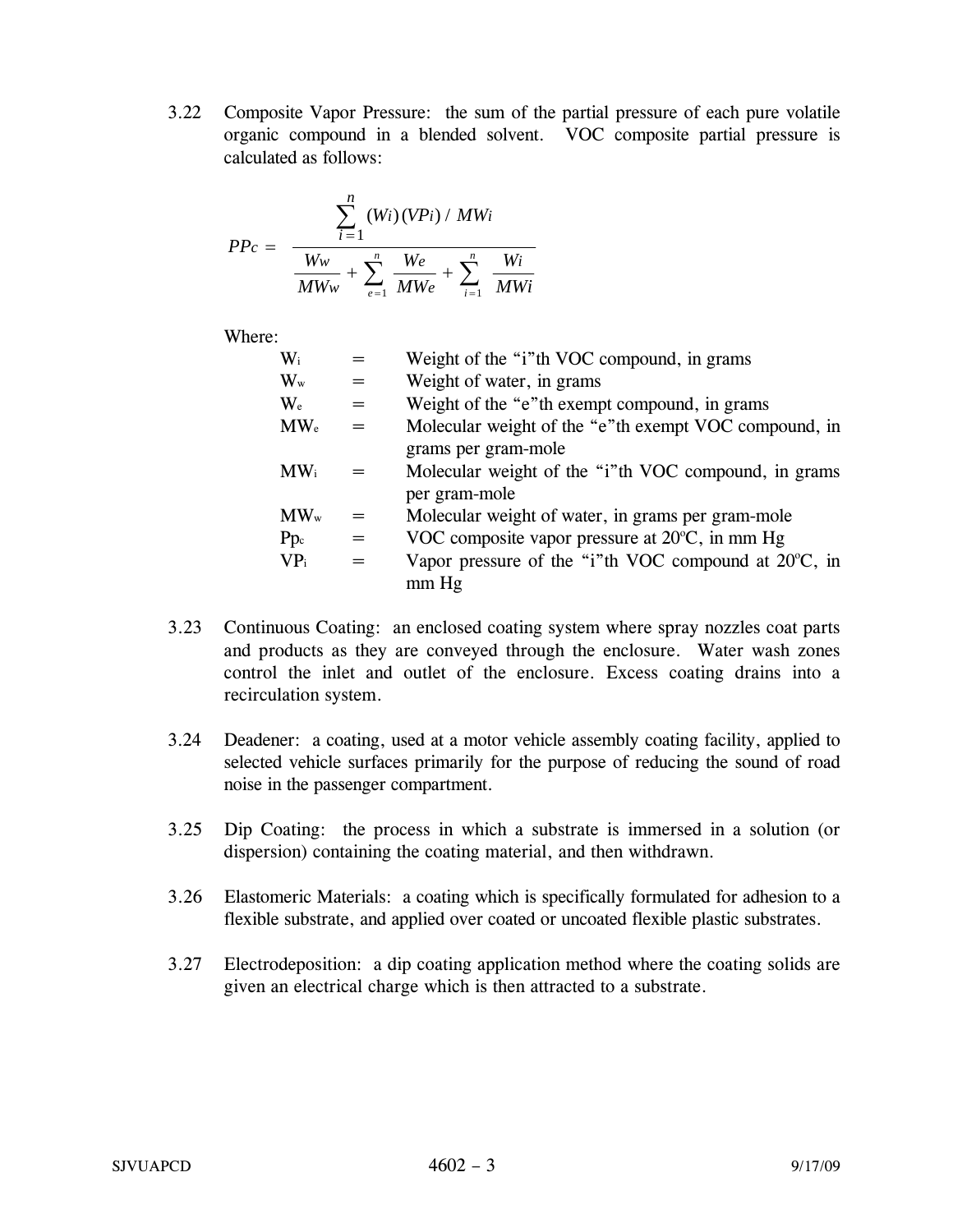- 3.28 Electrodeposition Primer: a process of applying a protective, corrosion-resistant waterborne primer on exterior and interior surfaces that provides thorough coverage of recessed areas. It is a dip coating method that uses an electrical field to apply or deposit the conductive coating onto the part. The object being painted acts as an electrode that is oppositely charged from the particles of paint in the dip tank.
- 3.29 Electrostatic Application: a method of spray application of coatings where an electrostatic potential is created between the part to be coated and the paint particles.
- 3.30 EPA: United States Environmental Protection Agency.
- 3.31 Exempt Compound: an organic compound not classified as a volatile organic compound (VOC), as listed in the definition of volatile organic compound in Rule 1020 (Definitions).
- 3.32 Final Repair: the operations performed and coating(s) applied to completelyassembled motor vehicles or to parts that are not yet on a completely assembled vehicle to correct damage or imperfections in the coating. The curing of the coatings applied in these operations is accomplished at a lower temperature than that used for curing primer-surfacer and topcoat. This lower temperature cure avoids the need to send parts that are not yet on a completely assembled vehicle through the same type of curing process used for primer-surfacer and topcoat and is necessary to protect heat sensitive components on completely assembled vehicles.
- 3.33 Flow Coating: a coating application system, with no air supplied to the nozzle, where coatings flow over the part and the excess coating drains back into the collection system.
- 3.34 Gasket/Gasket Sealing Material: a fluid, used at an automobile or light-duty truck assembly coating facility, applied to coat a gasket or replace and perform the same function as a gasket. Gasket/gasket sealing material includes room temperature vulcanization (RTV) seal material.
- 3.35 Glass Bonding Primer: a primer, used at a motor vehicle assembly coating facility, applied to windshield or other glass, or to body openings, to prepare the glass or body opening for the application of glass bonding adhesives or the installation of adhesive bonded glass. Motor vehicle glass bonding primer includes glass bonding/cleaning primers that perform both functions (cleaning and priming of the windshield or other glass, or body openings) prior to the application of adhesive or the installation of adhesive bonded glass.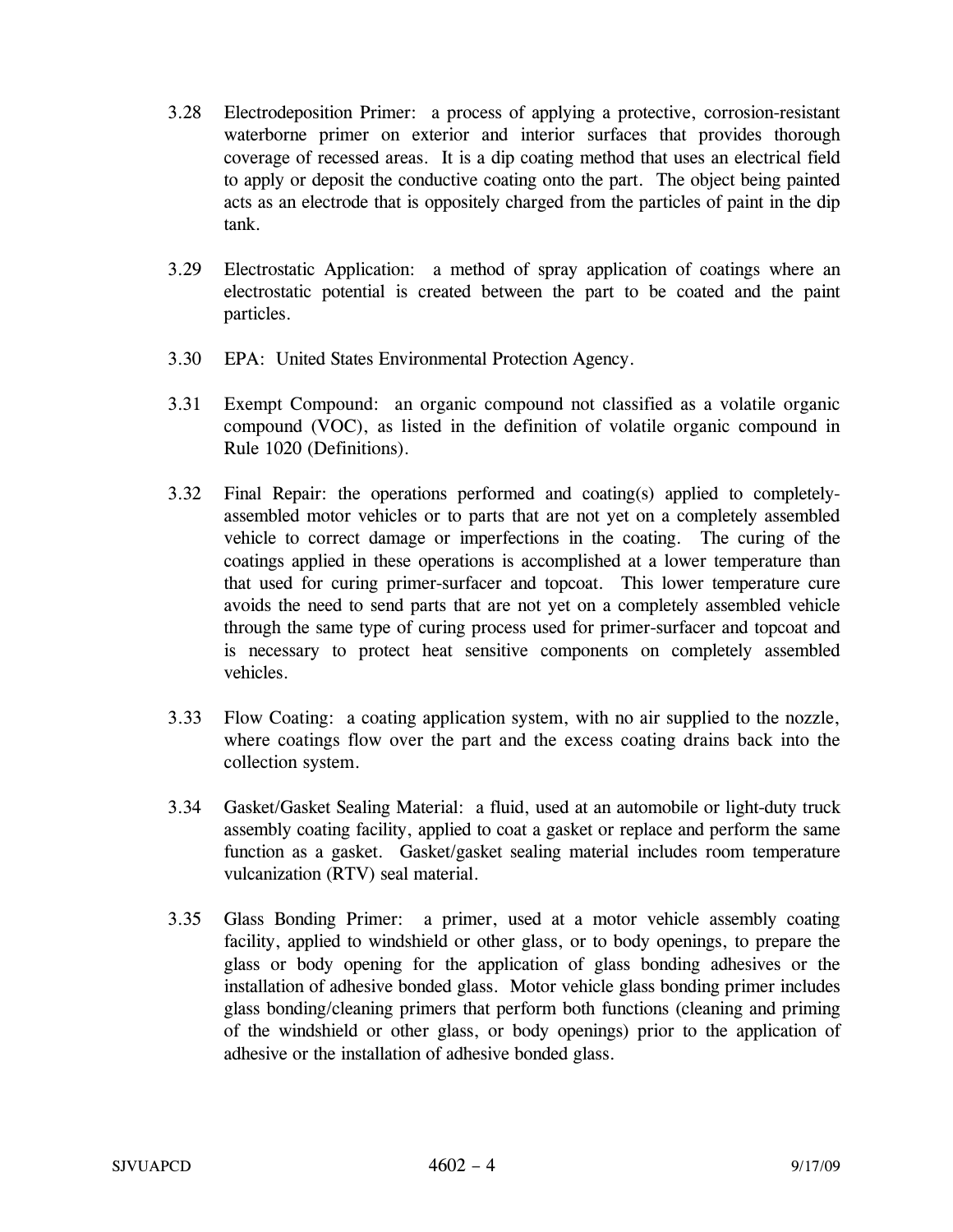3.36 Grams of VOC per Liter of Coating Excluding Water and Exempt Compounds: the weight of VOC per combined volume of VOC and coating solids and can be calculated by the following equation:

| Grams of VOC per Liter of Coating           | Ws - Ww - Wec   |
|---------------------------------------------|-----------------|
| <b>Excluding Water and Exempt Compounds</b> | $Vm - Vw - Vec$ |

### Where:

| Ws         |     | weight of volatile compounds, in grams |
|------------|-----|----------------------------------------|
| Ww         | $=$ | weight of water, in grams              |
| Wec        | $=$ | weight of exempt compounds, in grams   |
| Vm         |     | volume of material, in liters          |
| Vw         | $=$ | volume of water, in liters             |
| <b>Vec</b> |     | volume of exempt compounds, in liters  |

3.37 Grams of VOC per liter of Material: the weight of VOC per volume of material and can be calculated by the following equation:

Grams of VOC per Liter of Material  $=$  $\frac{Ws - Ww - Wec}{Vm}$ 

Where:

| Ws  | $=$ | weight of volatile compounds, in grams |
|-----|-----|----------------------------------------|
| Ww  | $=$ | weight of water, in grams              |
| Wec | $=$ | weight of exempt compounds, in grams   |
| Vm  | $=$ | volume of material, in liters          |

- 3.38 Heat Resistant Coating: coatings which, during normal use, must withstand temperatures of at least 400°F.
- 3.39 Heavier Vehicles: a self-propelled vehicle designed for transporting persons or property on a street or highway that has a gross vehicle weight rating over 8,500 pounds.
- 3.40 High-Volume, Low-Pressure (HVLP) Spray Equipment: equipment used to apply materials by means of a spray gun which is designed and intended to be operated, and which is operated, between 0.1 and 10.0 psig of air atomizing pressure.
- 3.41 Impact Resistant Coating: any coating which is applied to a rocker panel for the purpose of chip resistance to road debris.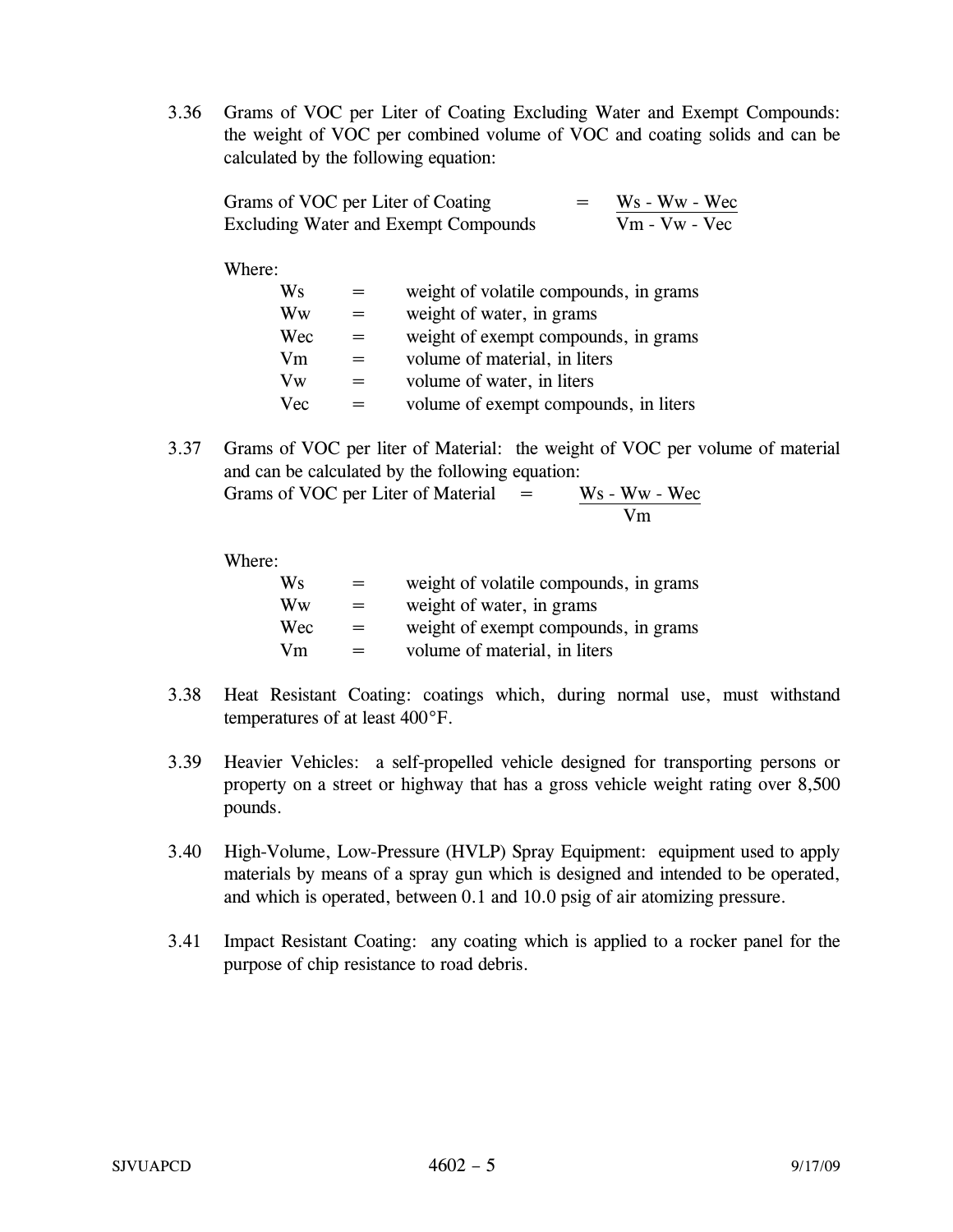- 3.42 In-line Repair: the operation performed and coating(s) applied to correct damage or imperfections in the topcoat on parts that are not yet on a completely assembled vehicle. The curing of the coatings applied in these operations is accomplished at essentially the same temperature as that used for curing the previously applied topcoat. Also referred to as high bake repair or high bake reprocess. In-line repair is considered a part o the topcoat operation.
- 3.43 Light-Duty Truck: vans, sport utility vehicles, and motor vehicles designed primarily to transport light loads of property with gross vehicle weight rating of 8,500 pounds or less.
- 3.44 Lubricating Wax/Compound: a protective lubricating material, used at a motor vehicle assembly coating facility, applied to vehicle hubs and hinges.
- 3.45 Motor Vehicle: automobiles, light-duty trucks, and heavier vehicles as defined in Section 3.0.
- 3.46 Motor Vehicle Assembly Coating Operation: any person who applies coatings to new automobiles, light-duty trucks, heavier vehicles, or body parts for new automobiles, light-duty trucks, or heavier vehicles, and other parts coated along with these bodies or body parts during the assembly process, and associated solvent cleaning activities.
- 3.47 Multi-Stage Topcoat System: any basecoat/clearcoat topcoat system or any threestage topcoat system, manufactured as a system, and used as specified by the manufacturer.
- 3.48 Organic Solvent Cleaning: as defined in Rule 4663 (Organic Solvent Cleaning, Storage, and Disposal).
- 3.49 Primary Coatings: coatings that include electrodeposition primer, primer-surfacer, topcoat, and final repair.
- 3.50 Primer: any coating applied prior to the application of a topcoat for the purpose of corrosion resistance and adhesion of the topcoat.
- 3.51 Primer Sealer: any coating applied for the purpose of sealing the underlying metal or coating system prior to the application of a topcoat for corrosion resistance, adhesion of the topcoat, color uniformity, and to promote the ability of an undercoat to resist penetration by the topcoat.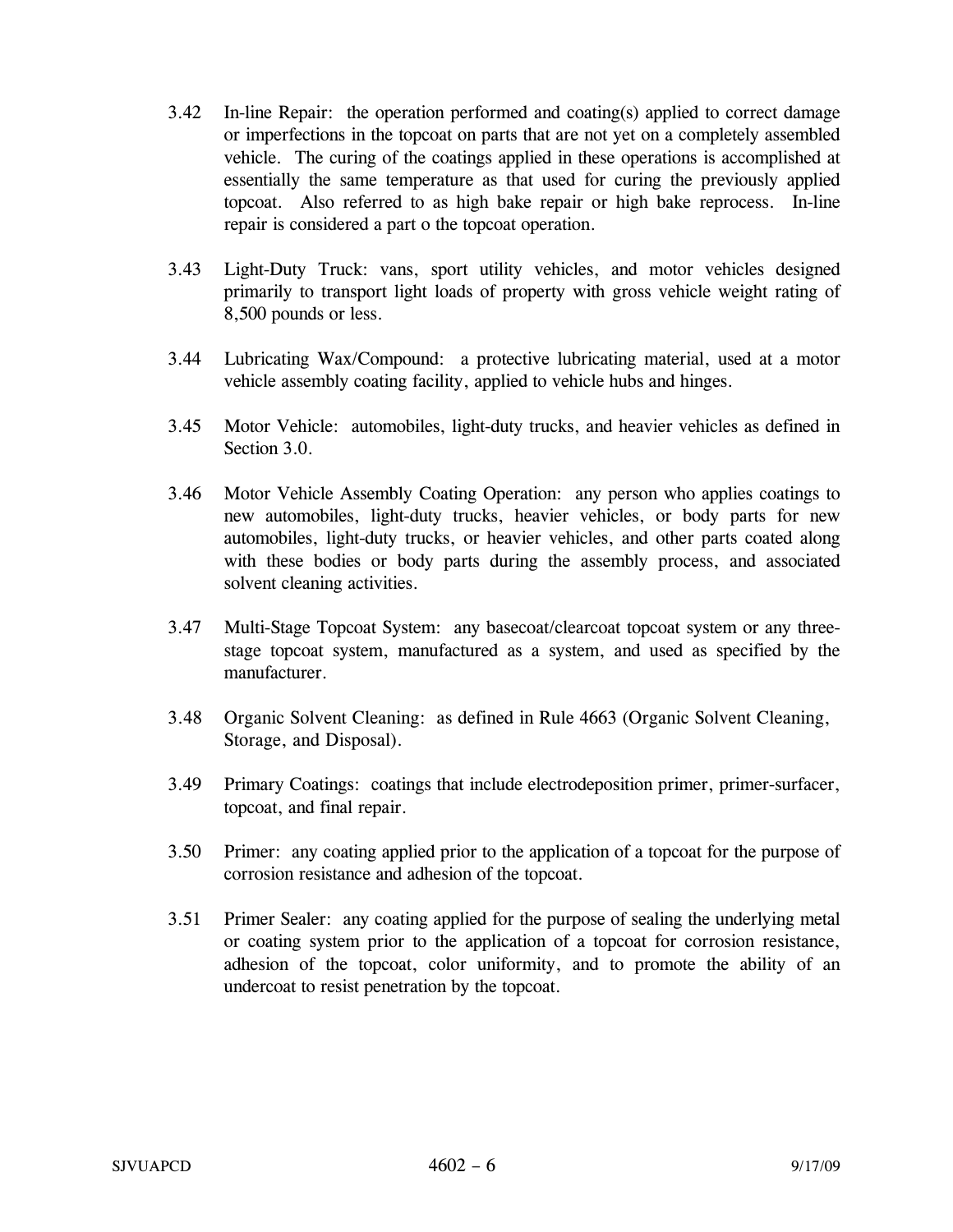- 3.52 Primer-Surfacer: an intermediate protective coating applied over the electrodeposition primer and under the topcoat. Primer-surfacer provides adhesion, protection, and appearance properties to the total finish. Primer-surfacer may also be called guide coat or surfacer. Primer-surfacer operations may include other coating(s) (e.g., anti-chip, lower-body anti-chip, chip-resistant edge primer, spot primer, blackout, deadener, interior color, basecoat replacement coating, etc.) that is (are) applied in the same spray booth(s).
- 3.53 Propellant: any gas, including air, in a pressure container for expelling the contents when the pressure is released.
- 3.54 Reducer/Thinner: the solvent used to thin a coating.
- 3.55 Roll Coating: the application of coatings from a paint trough to a flat surface by a mechanical series of rollers.
- 3.56 Sealer: a high viscosity material, used at a motor vehicle assembly coating facility, generally, but not always, applied in the paint shop after the body has received and electrodeposition primer coating and before the application of subsequent coatings (e.g., primer-surfacer). The primary purpose of motor vehicle sealer is to fill body joints completely so that there is no intrusion of water, gases or corrosive materials into the passenger area of the body compartment. Such materials are also referred to as sealant, sealant primer, or caulk.
- 3.57 Solids Turnover Ratio  $(R_T)$ : the ratio of total volume of coating solids that is added to the electrodeposition primer (EDP) system in a calendar month divided by the total volume design capacity of the EDP system.
- 3.58 Solvent: as defined in Rule 4663 (Organic Solvent Cleaning, Storage, and Disposal).
- 3.59 Solvent Flushing: the use of a solvent to remove uncured adhesives, uncured inks, uncured coatings, or contaminants from the internal surfaces and passages of equipment by flushing solvent, by a non-atomized solvent flow, through the equipment.
- 3.60 Specialty Coatings: unique coatings and compliant coatings with additives which are necessary due to unusual job performance requirements. Said coatings include, but are not limited to, adhesion promoters, uniform finish blenders, elastomeric materials, gloss flatteners, bright metal trim repair, heat resistant, water hold-out, weld-thru, impact resistant, rubberized asphaltic underbody, anti-glare/safety, and multi-color coatings.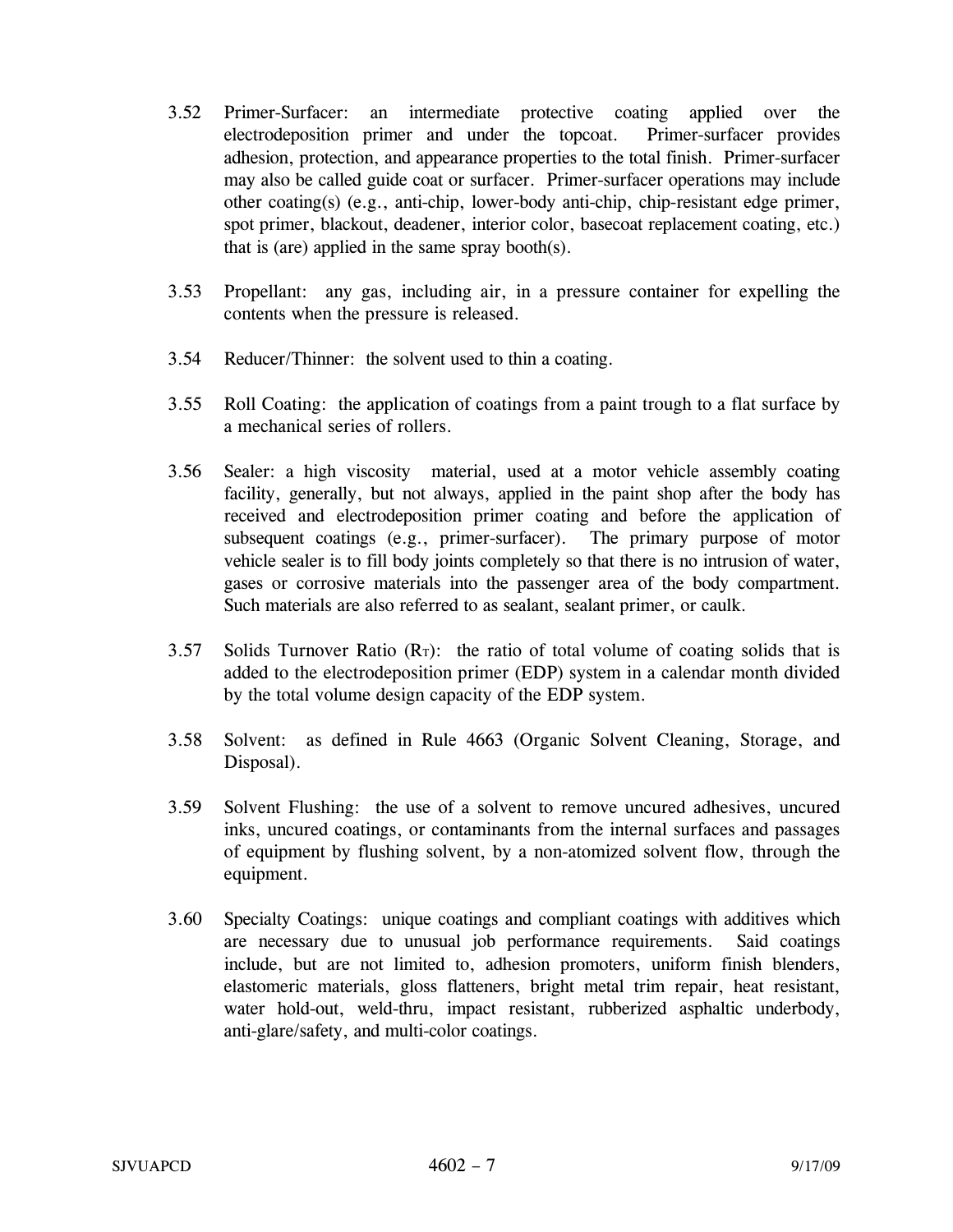- 3.61 Surface Preparation: The removal of contaminants from a surface prior to the application of coatings, inks, or adhesives or before proceeding to the next step of a manufacturing process.
- 3.62 Thinner: a solvent that is added to an adhesive, coating, or ink to make it more fluid.
- 3.63 Three-Stage Topcoat System: a topcoat system composed of a basecoat portion, a midcoat portion, and a transparent clearcoat portion.
- 3.64 Topcoat: the final coating system applied to provide the final color and/or a protective finish. The topcoat may be a monocoat color or basecoat/clearcoat system. In-line repair and two-tone are part of topcoat. Topcoat operations may include other coating(s) (e.g., blackout, interior color, etc.) that is (are) applied in the same spray booth(s).
- 3.65 Transfer Efficiency: a ratio of the amount of coating solids adhering to the object being coated to the total amount of coating solids used in the application process, expressed as a percentage.
- 3.66 Trunk Interior Coating: a coating, used at a motor vehicle assembly coating facility outside of the primer-surfacer and topcoat operations, applied to the trunk interior to provide chip protection.
- 3.67 Underbody Coating: a coating, used at a motor vehicle assembly coating facility, applied to the undercarriage or firewall to prevent corrosion and/or provide chip protection.
- 3.68 Uniform Finish Blenders: a coating which is applied in spot repairs for the purpose of blending a paint overspray area of a repaired topcoat to match the appearance of an adjacent existing topcoat.
- 3.69 Volatile Organic Compound (VOC): as defined in Rule 1020 (Definitions).
- 3.70 Waste Solvent Material: any solvent which may contain dirt, oil, metal particles, sludge, and/or waste products, or wiping material containing VOCs including, but not limited to, paper, cloth, sponge, rag, or cotton swab used in organic solvent cleaning.
- 3.71 Weatherstrip Adhesive: an adhesive used at a motor vehicle assembly coating facility, applied to weather-stripping materials for the purpose of bonding the weatherstrip material to the surface of the vehicle.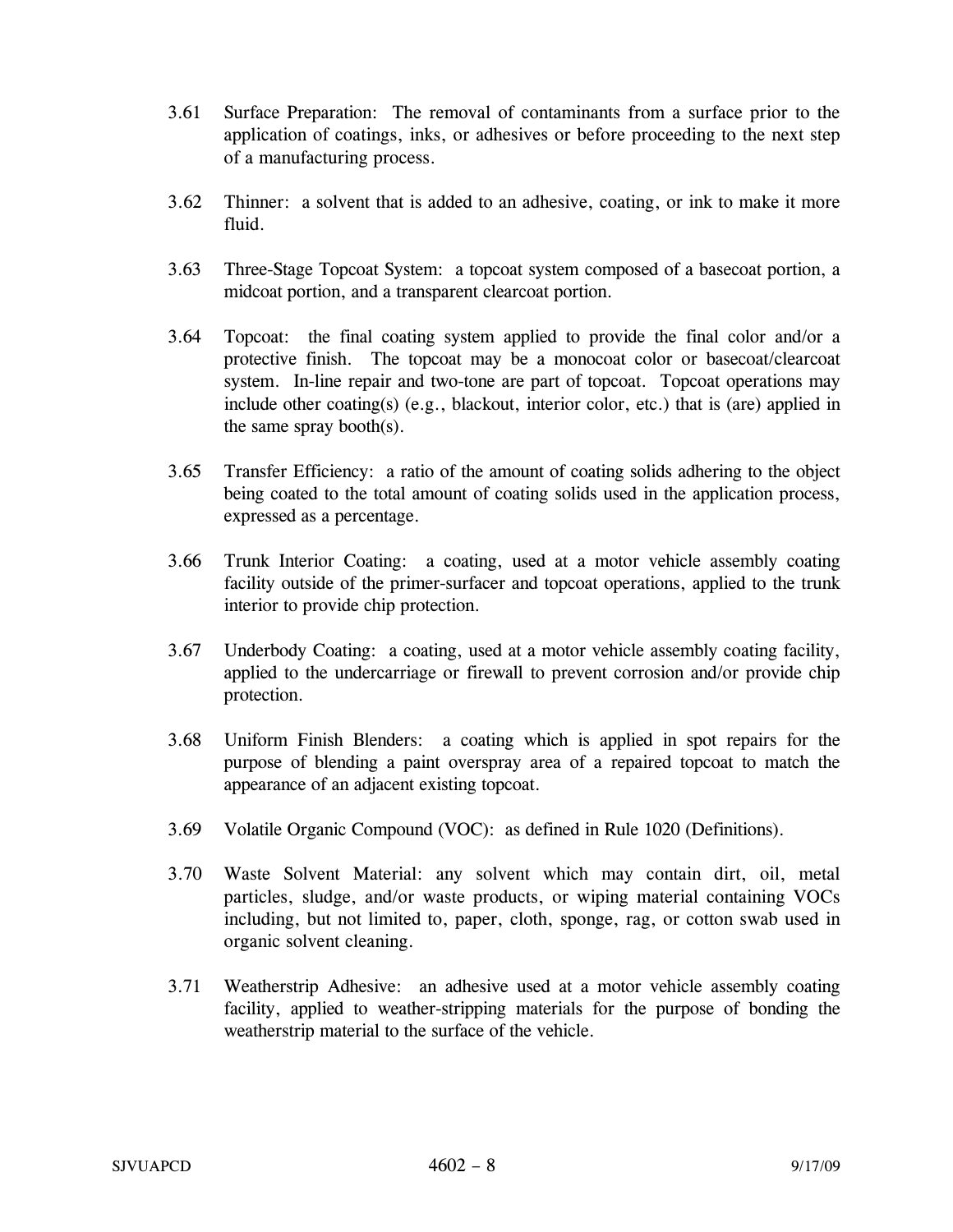3.72 Wipe Cleaning: a solvent cleaning activity performed by hand rubbing an absorbent material such as a rag, paper, sponge, brush, or cotton swab containing solvent.

# 4.0 Exemptions

- 4.1 The provisions of this rule shall not apply to materials supplied in containers with a net volume of 16 fluid ounces or less, or a net weight of one pound or less.
- 4.2 Except record keeping requirements in Section 6.1, the provisions of this rule shall not apply to an operation where the total actual VOC emissions from all motor vehicle assembly coating operations, including related cleaning activities, at that facility are less than 6.5 kg/day (15 lb/day) before consideration of controls.

## 5.0 Requirements

5.1 An operator of a motor vehicle assembly operation shall use coatings with a VOC content that does not exceed the limits in Table 1 and Table 2.

| <b>Assembly Coating</b><br><b>Process</b>                                                                            | <b>VOC Emission Limit</b>                                                                                                                                                                                                                                                                                                                                           |  |  |
|----------------------------------------------------------------------------------------------------------------------|---------------------------------------------------------------------------------------------------------------------------------------------------------------------------------------------------------------------------------------------------------------------------------------------------------------------------------------------------------------------|--|--|
| Electrodeposition primer<br>operations (including)<br>application area,<br>spray/rinse stations, and<br>curing oven) | When solids turnover ratio $(R_T) > 0.16$ :<br>a)<br>$0.084$ kg VOC /liter $(0.7 \text{ lb/gal})$ coating solids applied<br>When $0.040 < R_T < 0.160$ :<br>b)<br>0.084 x 350 $^{0.160}$ -R <sub>T</sub> kg VOC/liter<br>$(0.084 \times 350^{0.160 - R} \text{T X } 8.34 \text{ lb/gal})$ coating solids applied<br>c) When $R_T < .040$ :<br>No VOC emission limit |  |  |
| Primer-surfacer<br>operations (including)<br>application area, flash off<br>area, and oven)                          | 1.44 kg of VOC/liter of deposited solids (12.0 lb VOC/gal of deposited<br>solids) on a daily weighted average basis as determined by following<br>the procedures in the revised Automobile Topcoat Protocol.                                                                                                                                                        |  |  |
| Topcoat operations<br>(including application<br>area, flash-off area, and<br>oven)                                   | 1.44 kg of VOC/liter of deposited solids (12.0 lb VOC/gal of deposited<br>solids) on a daily weighted average basis as determined by following<br>the procedures in the revised Automobile Topcoat Protocol.                                                                                                                                                        |  |  |
| Final repair operations                                                                                              | $0.58$ kg VOC/liter (4.8 lb VOC/gallon of coating) less water and less<br>exempt solvents on a daily weighted average basis or as an occurrence<br>weighted average.                                                                                                                                                                                                |  |  |
| Combined primer-<br>surfacer and topcoat<br>operations                                                               | 1.44 kg of VOC/liter of deposited solids (12.0 lb VOC/gal of deposited<br>solids) on a daily weighted average basis as determined by following<br>the procedures in the revised Automobile Topcoat Protocol.                                                                                                                                                        |  |  |

Table 1 VOC Emission Limits for Motor Vehicle Assembly Coatings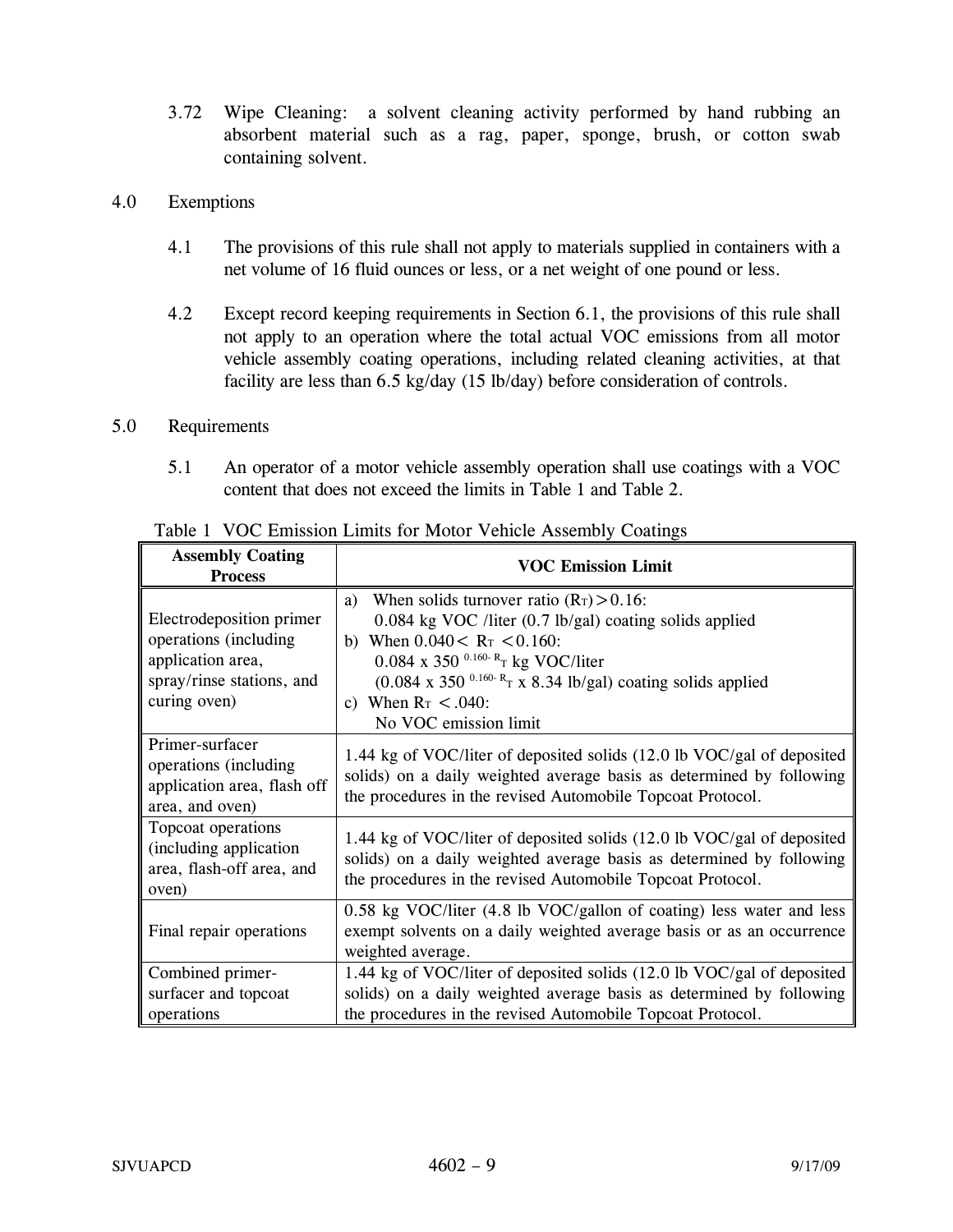Table 2 VOC Content Limits for Miscellaneous Materials Used at Motor Vehicle Assembly Coating Operations (grams of VOC per liter of coating, excluding water and exempt compounds, as applied)

|                                | <b>VOC Emission Limit</b> |
|--------------------------------|---------------------------|
| Material                       | (g VOC/liter)             |
| Glass bonding primer           | 900                       |
| Adhesive                       | 250                       |
| Cavity wax                     | 650                       |
| Sealer                         | 650                       |
| Deadener                       | 650                       |
| Gasket/gasket sealing material | 200                       |
| Underbody coating              | 650                       |
| Trunk interior coating         | 650                       |
| Bedliner                       | 200                       |
| Weatherstrip adhesive          | 750                       |
| Lubricating wax/compound       | 700                       |

# 5.2 VOC Emission Control System Requirements

In lieu of complying with the requirements in Sections 5.1, 5.3, or 5.4 an operator may use a VOC emission control system that meets all of the requirements of Section 5.2.1 through 5.2.3.

- 5.2.1 The VOC emission control system shall be approved, in writing by the APCO.
- 5.2.2 The VOC emission control system shall achieve an overall capture and control efficiency of at least 90 percent by weight as calculated according to Section 5.2.3.
- 5.2.3 Use of a VOC emission control system shall result in VOC emissions equal to or less than VOC emissions which would result from compliance with the applicable requirements of Section 5.1, 5.3, or 5.4.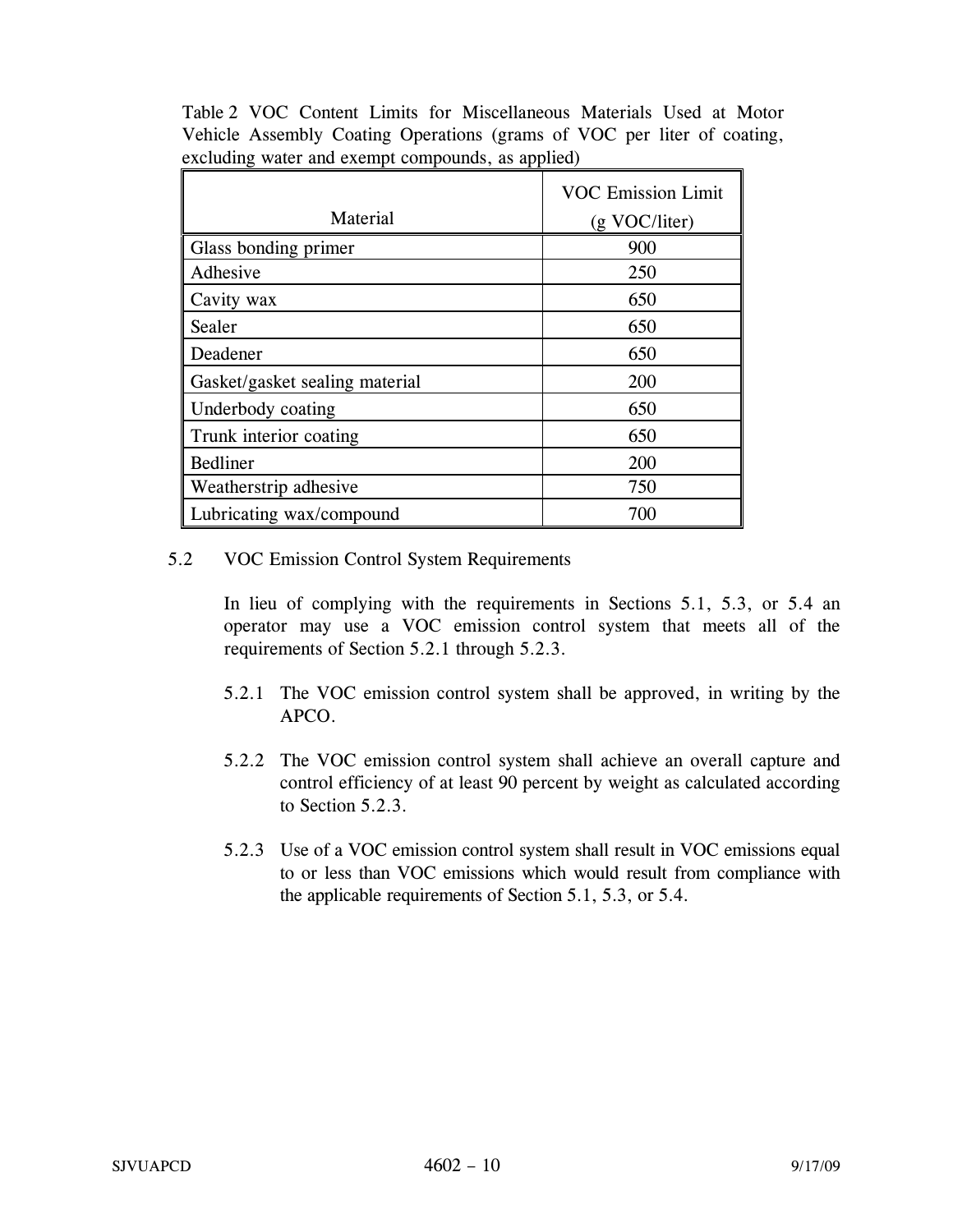5.2.4 The minimum required control efficiency of an emission control system at which an equivalent or greater level of VOC reduction will be achieved shall be calculated by the following equation:

$$
CE = \left[1 - \left(\frac{VOC_{LWc}}{VOC_{LWn,\text{Max}}} x \frac{1 - (VOC_{LWn,\text{Max}} / D_{n,\text{Max}})}{1 - (VOC_{LWc} / D_{c})}\right)\right] x 100
$$

Where:

| <b>CE</b>              |     | Control Efficiency, percent                          |
|------------------------|-----|------------------------------------------------------|
| <b>VOCLWc</b>          |     | VOC Limit less water and less exempt compounds       |
| VOC <sub>LWn,Max</sub> | $=$ | Maximum VOC content of noncompliant coating          |
|                        |     | used in conjunction with a control device, less      |
|                        |     | water and less exempt compounds                      |
| $D_{n,Max}$            |     | Density of solvent, reducer, or thinner contained in |
|                        |     | the noncompliant coating, containing the maximum     |
|                        |     | VOC content of the multi-component coating           |
| $\mathbf{D}_{\rm c}$   |     | Density of corresponding solvent, reducer, or        |
|                        |     | thinner used in the compliant coating system.        |

# 5.3 Coating Application Methods

The operator shall apply coatings using one of the following methods:

- 5.3.1 Brush, dip, or roll coating; or
- 5.3.2 Electrostatic application; or
- 5.3.3 Electrodeposition; or
- 5.3.4 Flow coating; or
- 5.3.5 Continuous Coating; or
- 5.3.6 High-Volume, Low-Pressure (HVLP) spray equipment operated in accordance with the manufacturer's recommendations.
	- 5.3.6.1 For HVLP spray guns manufactured prior to January 1, 1996, the end user shall demonstrate that the gun meets HVLP spray equipment standards. Satisfactory proof will be either in the form of manufacturer's published technical material or by a demonstration using a certified air pressure tip gauge measuring the air atomizing pressure dynamically at the center of the air cap and at the air horns.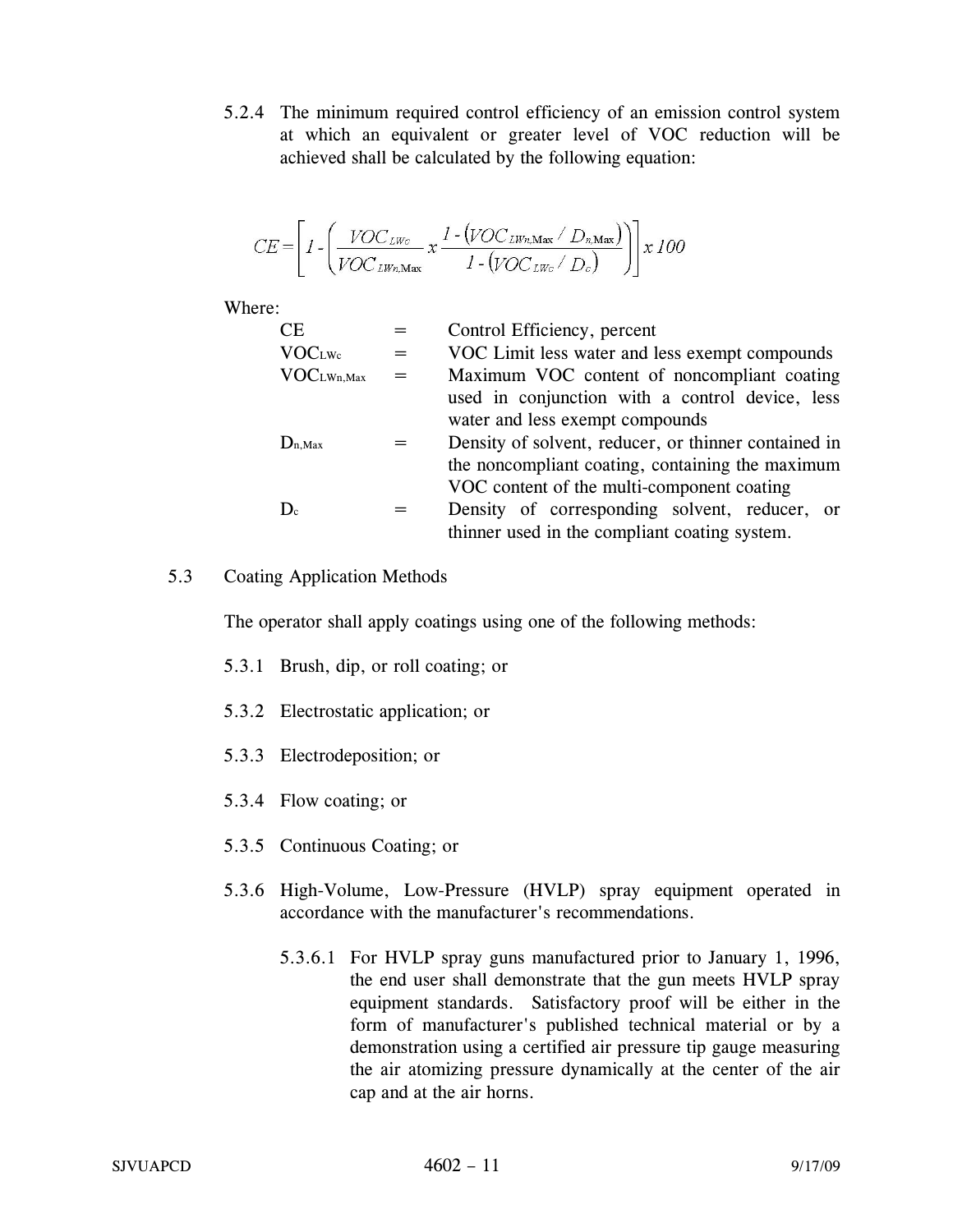- 5.3.6.2 A person shall not sell or offer for sale for use within the District any HVLP spray gun without a permanent marking denoting the maximum inlet air pressure in psig at which the gun will operate within the parameters specified in Section 3.0.
- 5.3.7 Any other coating application method which is demonstrated to the APCO to be capable of achieving at least 65 percent transfer efficiency. The transfer efficiency shall be determined in accordance with the SCAQMD method "Spray Equipment Transfer Efficiency Test Procedure for Equipment User," May 24, 1989, as contained in Section 6.5. Prior written approval from the APCO shall be obtained for each coating application method to be used pursuant to Section 5.3.7.
- 5.3.8 In lieu of compliance with Sections 5.3.1 through 5.3.7 an operator may control emissions from application equipment with a VOC emission control system that meets the requirements of Section 5.2.
- 5.4 Organic Solvent Cleaning
	- 5.4.1 For solvent cleaning operations other than for bug and tar removal the operator shall use solvents that have VOC content equal to or less than 25 grams VOC per liter of cleaning material, as calculated using the equation listed in Section 3.0.
	- 5.4.2 For bug and tar removal, a person shall not use any material other than bug and tar remover regulated under the Consumer Products Regulation (California Code of Regulations Section 94507 et seq.).
	- 5.4.3 Cleaning activities that use solvents shall be performed by one or more of the following methods:
		- 5.4.3.1 Wipe cleaning: or
		- 5.4.3.2 Application of solvent from hand-held spray bottles from which solvents are dispensed without a propellant-induced force: or
		- 5.4.3.3 Non-atomized solvent flow method in which the cleaning solvent is collected in a container or a collection system which is closed except for solvent collection openings and, if necessary, openings to avoid excessive pressure build-up inside the container; or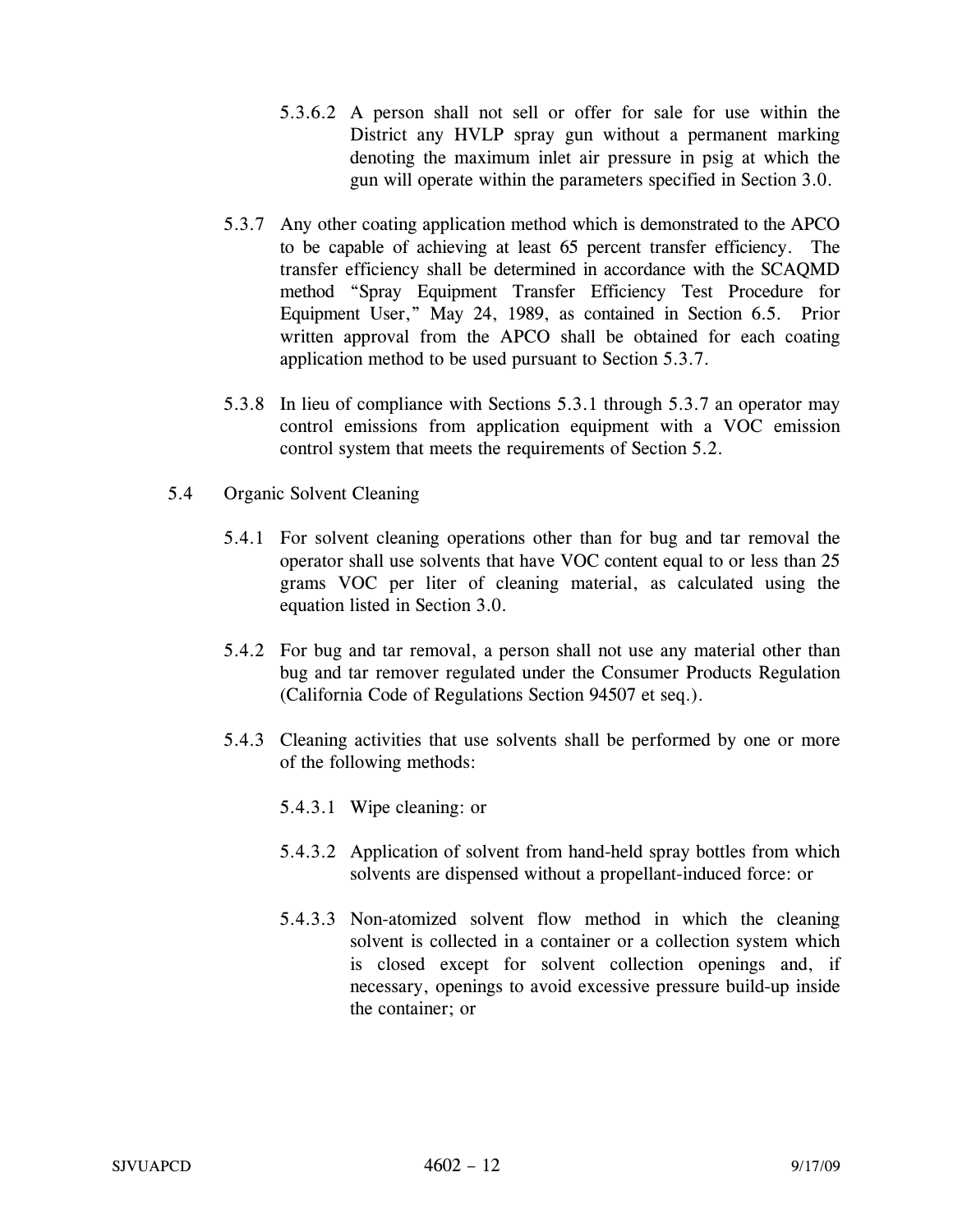- 5.4.3.4 Solvent flushing method in which the cleaning solvent is discharged into a container that is closed except for solvent collection openings and, if necessary, openings to avoid excessive pressure build-up inside the container. The discharged solvent from the equipment must be collected into containers without atomizing into the open air. The solvent may be flushed through the system by air or hydraulic pressure, or by pumping
- 5.4.4 Solvent shall not be atomized into the open air unless it is vented to an APCO-approved VOC emission control system that complies with Section 5.2. This provision shall not apply to the cleaning of nozzle tips of automated spray equipment systems, except for robotic systems, and cleaning with spray bottles or containers described in Section 5.4.3.2.
- 5.4.5 An operator shall not use VOC-containing materials to clean spray equipment used for the application of coatings, adhesives, or ink, unless an enclosed system or equipment that is proven to be equally effective at controlling emissions is used for cleaning. If an enclosed system is used, it must totally enclose spray guns, cups, nozzles, bowls, and other parts during washing, rinsing and draining procedures, and it must be used according to the manufacturer's recommendations and must be closed when not in use.
- 5.4.6 In lieu of complying with Sections 5.4.1, or 5.4.3 through 5.4.5 an operator may control VOC emissions from solvent cleaning with an APCO-approved VOC emission control system for the solvent cleaning operation that meets the requirements of Section 5.2.
- 5.5 Organic Solvent Disposal and Storage

The operator shall store or dispose of fresh or spent solvents, waste solvent cleaning materials such as cloth, paper, etc., coatings, adhesives, catalysts, and thinners in closed, non-absorbent and non-leaking containers. The containers shall remain closed at all times except when depositing or removing the contents of the containers or when the container is empty.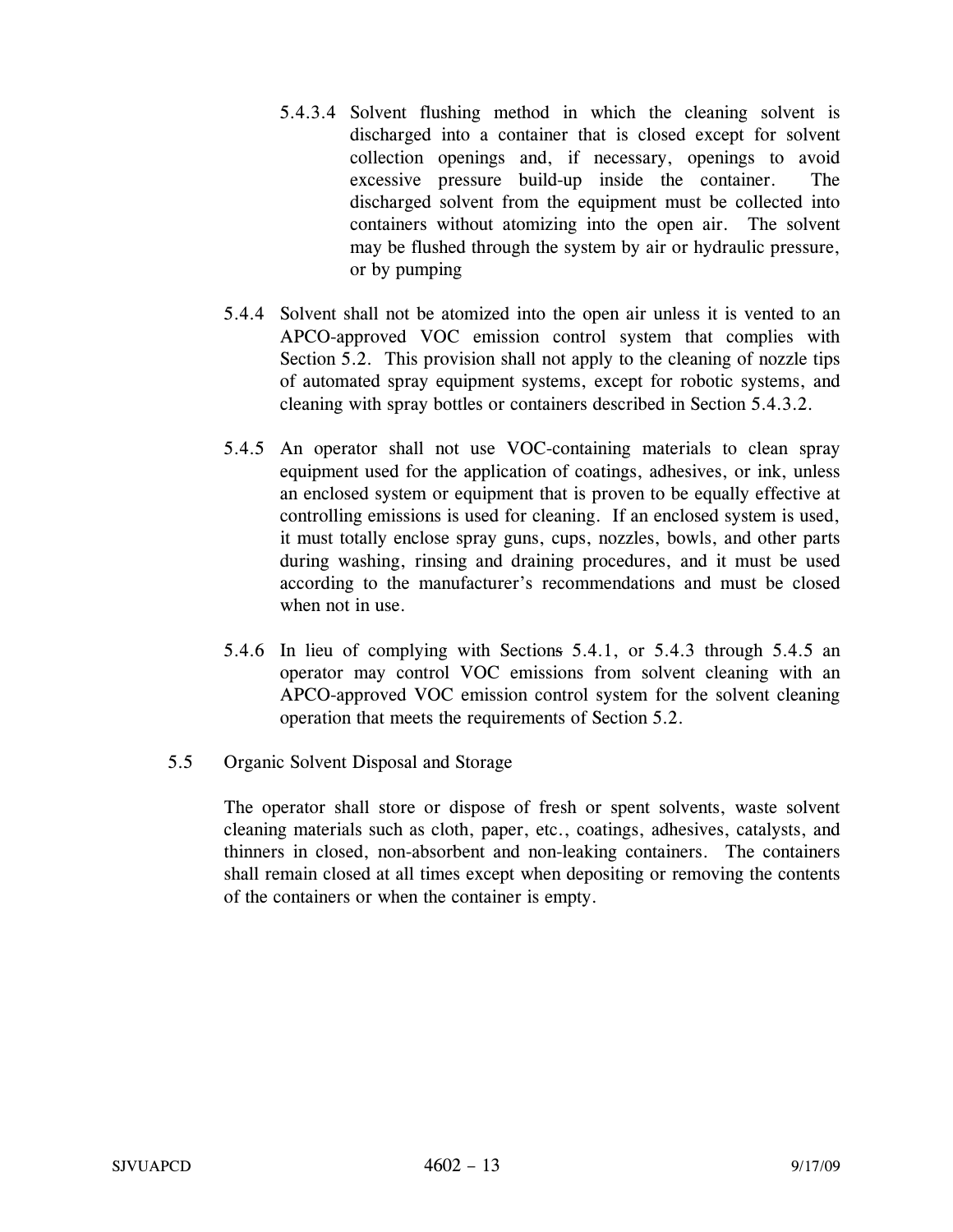#### 6.0 Administrative Requirements

The records kept in compliance with Sections 6.1, 6.2, 6.3, and 6.4 shall be retained on site for a minimum of five (5) years and made available to the APCO, ARB, or EPA upon request.

6.1 Recordkeeping for Coatings

The operator shall maintain records on a daily basis, and have available at all times, a current list of coatings in use which provides all of the coating data necessary to evaluate compliance.

- 6.1.1 Maintain a current list of coatings and solvents in use which contains all of the coating data necessary to evaluate compliance, including the following information, as applicable:
	- 6.1.1.1 mix ratio of components used,
	- 6.1.1.2 VOC content and specific chemical constituents of coatings as applied, and
	- 6.1.1.3 VOC content and specific chemical constituents of solvents used for surface preparation and cleanup.
- 6.1.2 Maintain daily records which include the following information:
	- 6.1.2.1 volume coating/solvent mix ratio,
	- 6.1.2.2 VOC content (lb/gal or grams/liter) and, for dip coating operations, viscosity (cSt) of coating,
	- 6.1.2.3 volume of each coating used (gallons), and
	- 6.1.2.4 quantity of cleanup solvent used (gallons).
- 6.2 Recordkeeping for VOC Emission Control Systems

An operator using a VOC emission control system as a means of complying with the provisions in Section 5.2 shall maintain daily records of key system operating parameters which will demonstrate continuous operation and compliance of the emission control system during periods of emission producing activities. Key system operating parameters are those necessary to ensure compliance with VOC limits. The parameters include, but are not limited to, temperatures, pressures, and flowrates.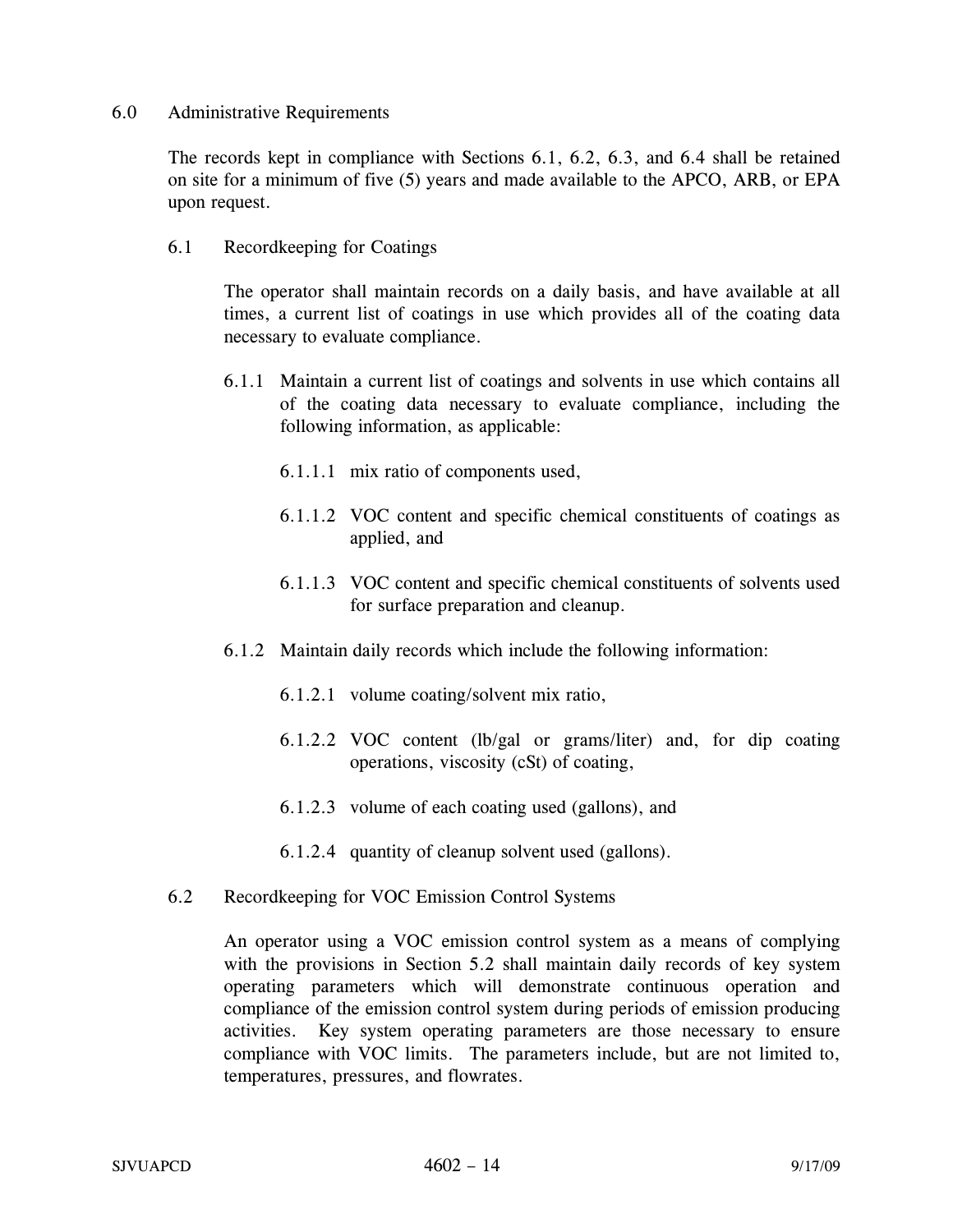## 6.3 Work Practice Plan

The operator shall develop and implement a work practice plan to minimize VOC emissions from cleaning and from purging of equipment associated with new motor vehicle assembly coating operations for which emission limits are required by this rule. The plan specify practices and procedures to ensure VOC emissions from the operations pursuant to Section 6.3.1 through 6.3.6.

- 6.3.1 Vehicle Body wiping;
- 6.3.2 Coating line purging;
- 6.3.3 Flushing of coating systems;
- 6.3.4 Cleaning of spray booth grates, walls, and equipment;
- 6.3.5 Cleaning external spray booth areas; and
- 6.3.6 Other housekeeping measures.
- 6.3.7 If an operator has a 2004 National Emission Standard for Hazardous Pollutants (NESHAP) (40 CFR, part 63, subpart III) work practice plan in place, instead of creating another work practice plan to address VOC emissions, the operator shall add to its NESHAP work practice plan procedures for minimizing non-hazardous air pollutants (HAP) VOC emissions.
- 6.4 Compliance Statement Requirement
	- 6.4.1 The manufacturer of coatings subject to this rule shall include a designation of VOC as supplied, including coating components, expressed in grams per liter or pounds per gallon, excluding water and exempt compounds, on material safety data sheets or product data sheets.
	- 6.4.2 Manufacturers of solvents subject to this rule shall indicate on the solvent container, or on a separate product data sheet or material safety data sheet, the name of the solvent, manufacturer's name, the VOC content, density, and VOC composite partial vapor pressure, as defined in the rule, of the solvent, as supplied. The VOC content and VOC composite vapor pressure shall be expressed in units of gm/liter or lb/gallon and mm Hg at  $20^{\circ}$ C (68 $^{\circ}$ F), respectively.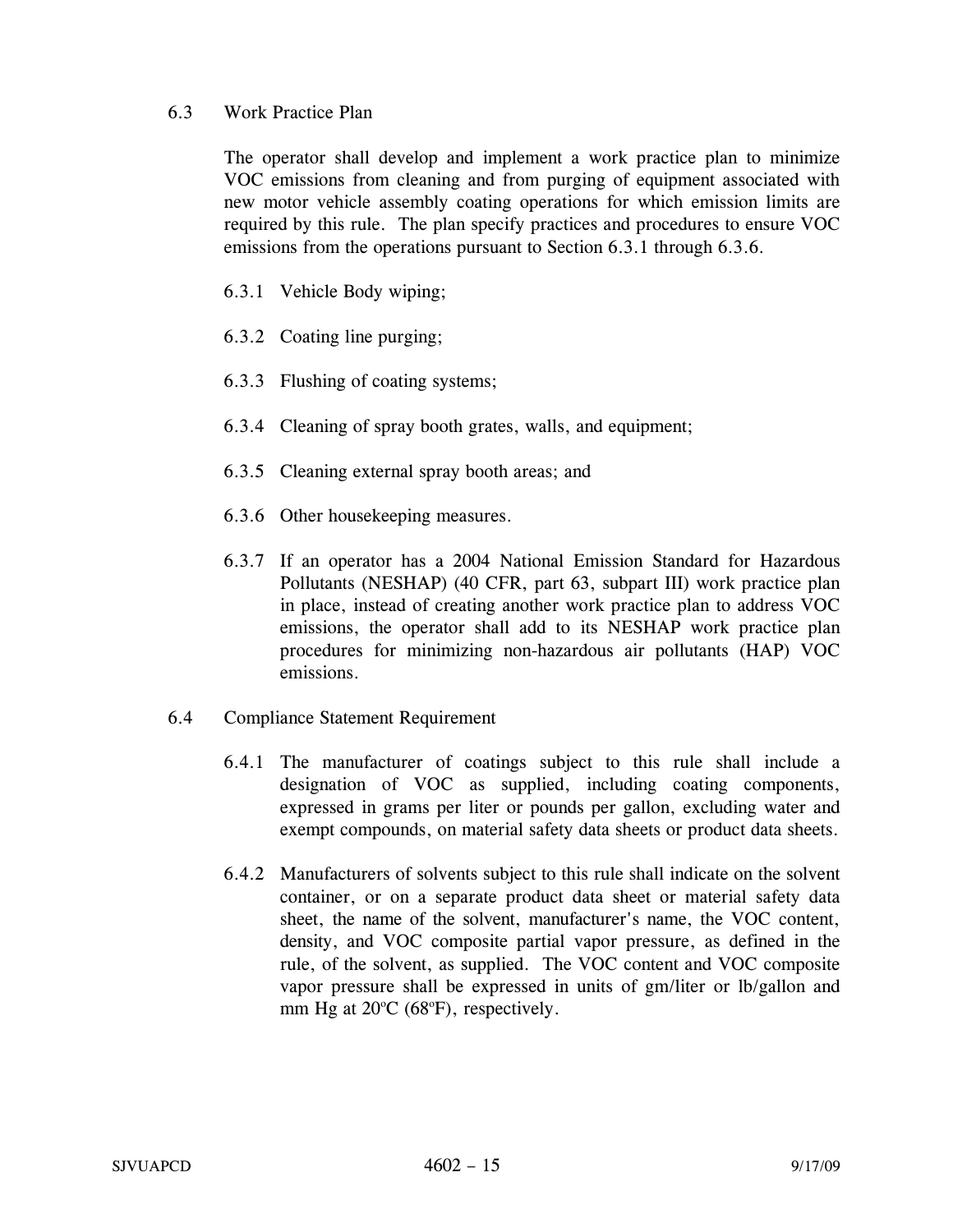### 6.5 Test Methods

The following test methods are incorporated by reference herin, and shall be used to determine compliance with the provisions of this rule. Alternate test methods may be used provided they are approved by APCO, ARB, and EPA.

- 6.5.1 VOC content of coatings, other than reactive adhesives, used at motor vehicle assembly coatings facilities shall be determined using EPA Method 24, and analysis of halogenated exempt compounds shall be analyzed by ARB Method 432.
- 6.5.2 The procedure for reactive adhesives in appendix A of the NESHAP for surface coating of plastic parts (40 CFR Part 63, subpart PPPP) shall be used to determine the VOC content of reactive adhesives.
- 6.5.3 The manufacturer's formulation data shall be accepted as an alternative to these methods. If there is a disagreement between manufacturer's formulation data and the results of a subsequent test, use the test method results unless the facility can make a demonstration to the APCO's satisfaction that the manufacturer's formulation data are correct.
- 6.5.4 Acid Content: Measurement of acid content shall be determined by using ASTM D1613-03 "Standard Test Method for Acidity in Volatile Solvents and Chemical Intermediates used in Paint, Varnish, Lacquer, and Related Products," October 2003.
- 6.5.5 Determination of emissions of VOC from spray gun cleaning systems shall be made using South Coast Air Quality Management District "General Test Method for Determining Solvent Losses from Spray Gun Cleaning Systems," October 3, 1989.
- 6.5.6 The transfer efficiency of alternative coating application methods shall be determined in accordance with the SCAQMD method "Spray Equipment Transfer Efficiency Test Procedure for Equipment User," May 24, 1989.
- 6.5.7 Determination of Overall Capture and Control Efficiency of VOC Emission Control Systems
	- 6.5.7.1 The capture efficiency for a VOC emission control system's collection device(s) shall be determined according to EPA's technical document, "Guidelines for Determining Capture Efficiency," January 9, 1995 and 40 CFR 51, Appendix M, Methods 204-204F, as applicable, or any other method approved by EPA, ARB, and the APCO.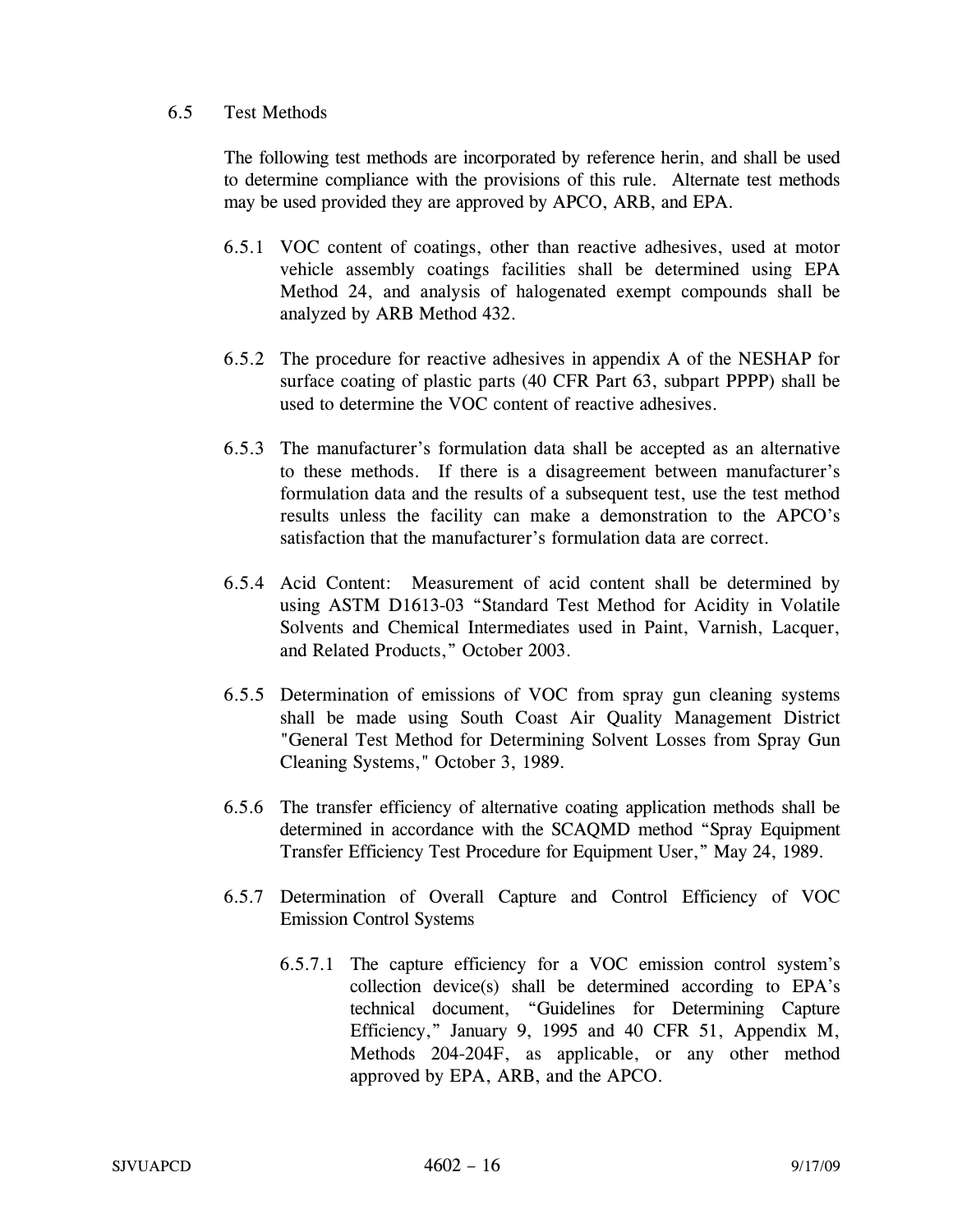- 6.5.7.2 The control efficiency of a VOC emission control system's control device(s) shall be determined using EPA Methods 2, 2A, or 2D for measuring flow rates and EPA Methods 25, 25A, or 25B for measuring total gaseous organic concentrations at the inlet and outlet of the control device. EPA Method 18 or ARB Method 422 shall be used to determine the emissions of exempt compounds.
- 6.5.8 For VOC emission control systems that consist of a single VOC emission collection device connected to a single VOC emission control device, the overall capture and control efficiency shall be calculated by using the following equation:

|                  | CECAPTURE AND CONTROL $=$ [ CECAPTURE X CECONTROL ] / 100                                   |
|------------------|---------------------------------------------------------------------------------------------|
| Where:           |                                                                                             |
|                  | $CE$ CAPTURE AND CONTROL = Overall Capture and Control Efficiency, in<br>percent            |
| <b>CECAPTURE</b> | = Capture Efficiency of the collection device, in                                           |
| <b>CECONTROL</b> | percent, as determined in Section 6.5.7.1<br>= Control Efficiency of the control device, in |
|                  | percent, as determined in Section 6.5.7.2                                                   |

6.6 Multiple Test Methods

When more than one test method or set of test methods is specified for any testing, a violation of any requirement of this rule established by any one of the specified test methods or set of test methods shall constitute a violation of this rule.

6.7 Version of Test Methods

All ASTM test methods referenced in Section 6.0 are the most recently EPAapproved version that appears in the Code of Federal Regulations as Materials Approved for Incorporation by Reference.

7.0 Compliance Schedule

Operators of facilities subject to Rule 4602 shall be in compliance with rule requirements on and after January 1, 2011.